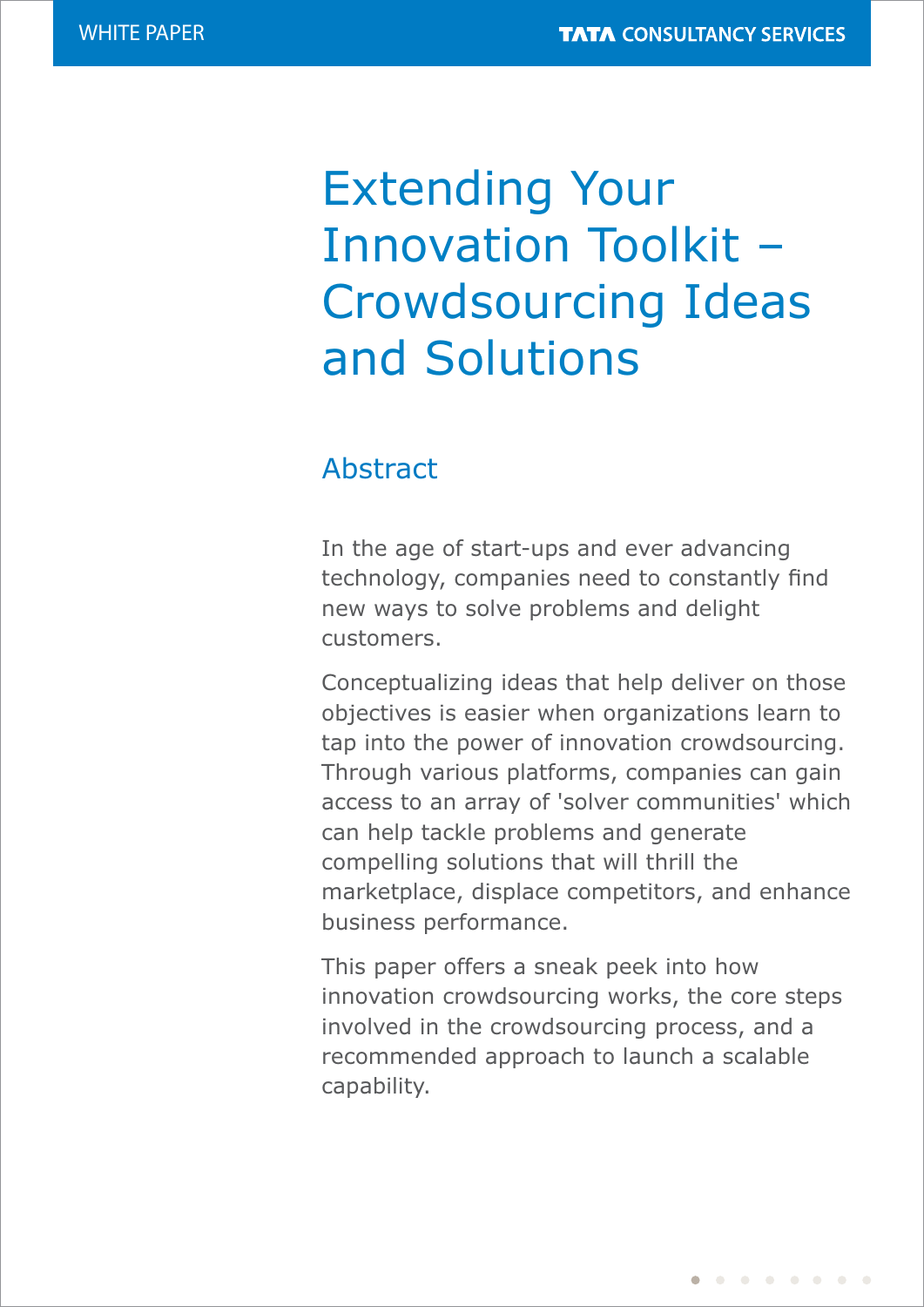## A New Face to an Age-old Method

In the 17th century, measuring longitudes was difficult and caused shipwrecks and deaths. In 1714, the British government crowdsourced a solution from its citizens in exchange for a price of  $£20,000.<sup>1</sup>$  The practice of inviting large groups to contribute ideas or solutions to problems or opportunities is therefore not new.

Digital technologies and social media however have made crowdsourcing ideas and solutions easier for organizations by vastly increasing the number of 'solvers' or innovators available to them.

In the Digital Age of exponential change, companies must adapt continuously. It requires constant and rapid ideation, experimentation, and implementation of a risk-balanced portfolio of strategic options.<sup>2</sup> Those options include innovations, from the incremental to the radical, in products, services, business models, customer experiences, talent management structures, business capabilities, and more. Successful innovators mine ideas from multiple sources, including employees, competitive intelligence, strategic partnerships, customers, vendors, and Big Data mining.

Top performing companies are predominantly 'multi-modal', that is they use a variety of innovation 'tools,' such as corporate venture capital, innovation labs, and accelerators and incubators. In what has been described as the age of ideation<sup>3</sup>, crowdsourcing is becoming another more commonplace tool in leading brands' 'innovation toolkits.' Take-up varies across sectors. The majority of top brands in FMCG and consumer electronics are avid users of this open innovation tool. Only 20% of automotive and media and entertainment companies leverage it. Finance, insurance, and retail industries lag further.<sup>4</sup>

## Crowdsourcing Deconstructed

Creative crowdsourcing typically takes the form of 'challenges' to source content and ideas. Innovation is the most frequent and fastest growing application.<sup>5</sup>

Figure 1 shows the core steps involved in the crowdsourcing process.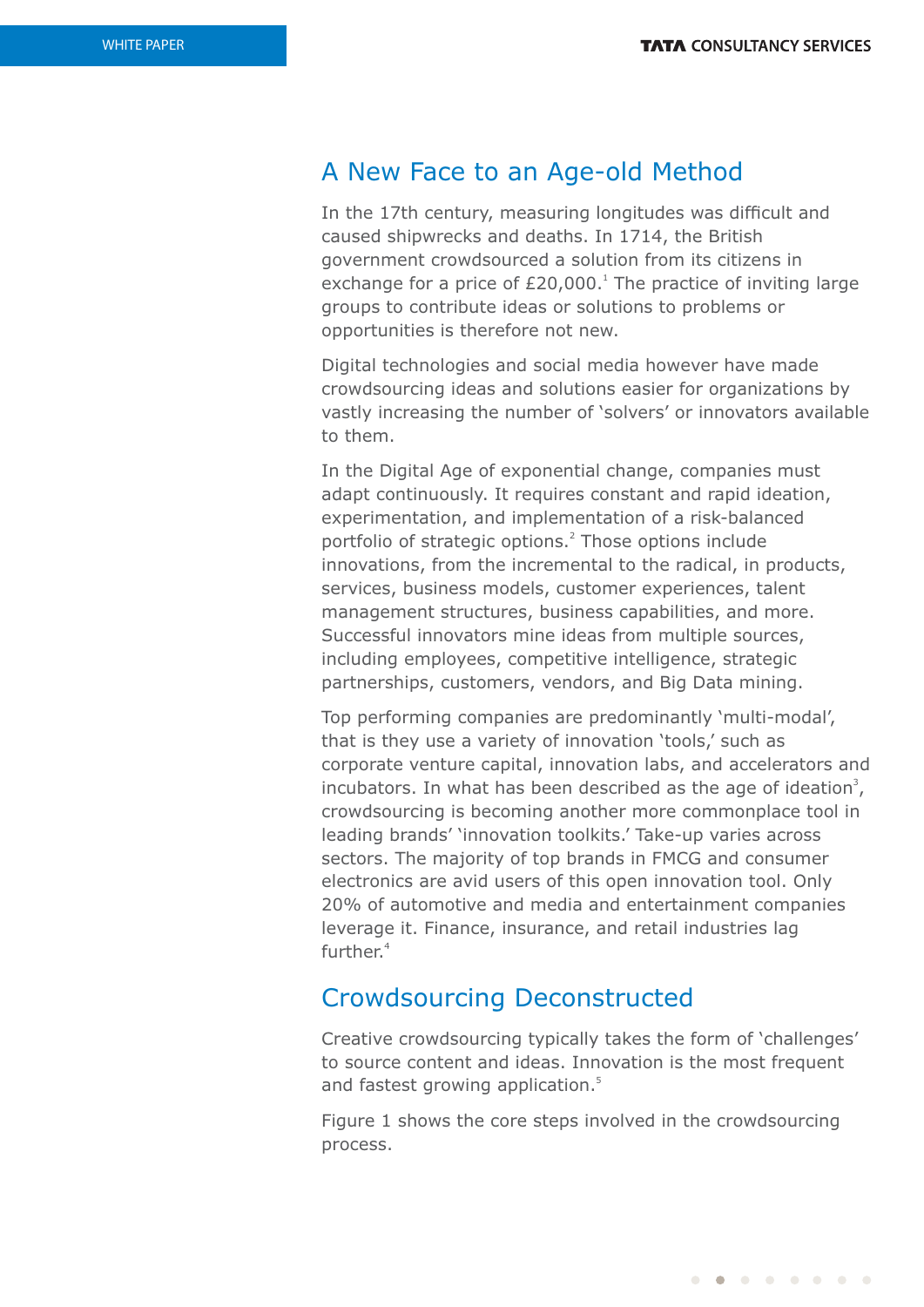

*Figure 1: High-level Crowdsourcing Process*

Three channels exist for innovation crowdsourcing. One uses crowds of employees. The other two involve external crowds where the organization engages wider 'solver communities.' An enterprise may do this with its own crowdsourcing portal using home grown or third-party idea or innovation management systems. A plethora of suppliers including Spigit, Imaginatik, and Brightidea are thriving. Alternatively the organization may use a third-party 'crowdsourcing platform' such as Innocentive, Kaggle, GrabCAD, or One Billion Minds. These help companies connect with the communities of solvers and manage the process.

One survey says the average annual number of internal challenges is about 10 while external challenges is less than one.<sup>6</sup> The lower number of external challenges is likely due to enterprises' concern over confidentiality and intellectual property protection. However, precautions can be taken to mitigate the risk of 'showing your cards' to competitors and 'giving away the farm' to solvers. Third-party crowdsourcing platforms allow an enterprise to disguise the brand, and industry- or company-specific language can be 'genericized' in the problem statement. Also, before a solver can participate in a contest, s/he must accept conditions around non-disclosure and transfer of intellectual property ownership.

'Sponsors' of crowdsourcing contests, that is the owners of problems for which new and novel solutions are sought, come from across the enterprise, though Innovation, Technology/IT,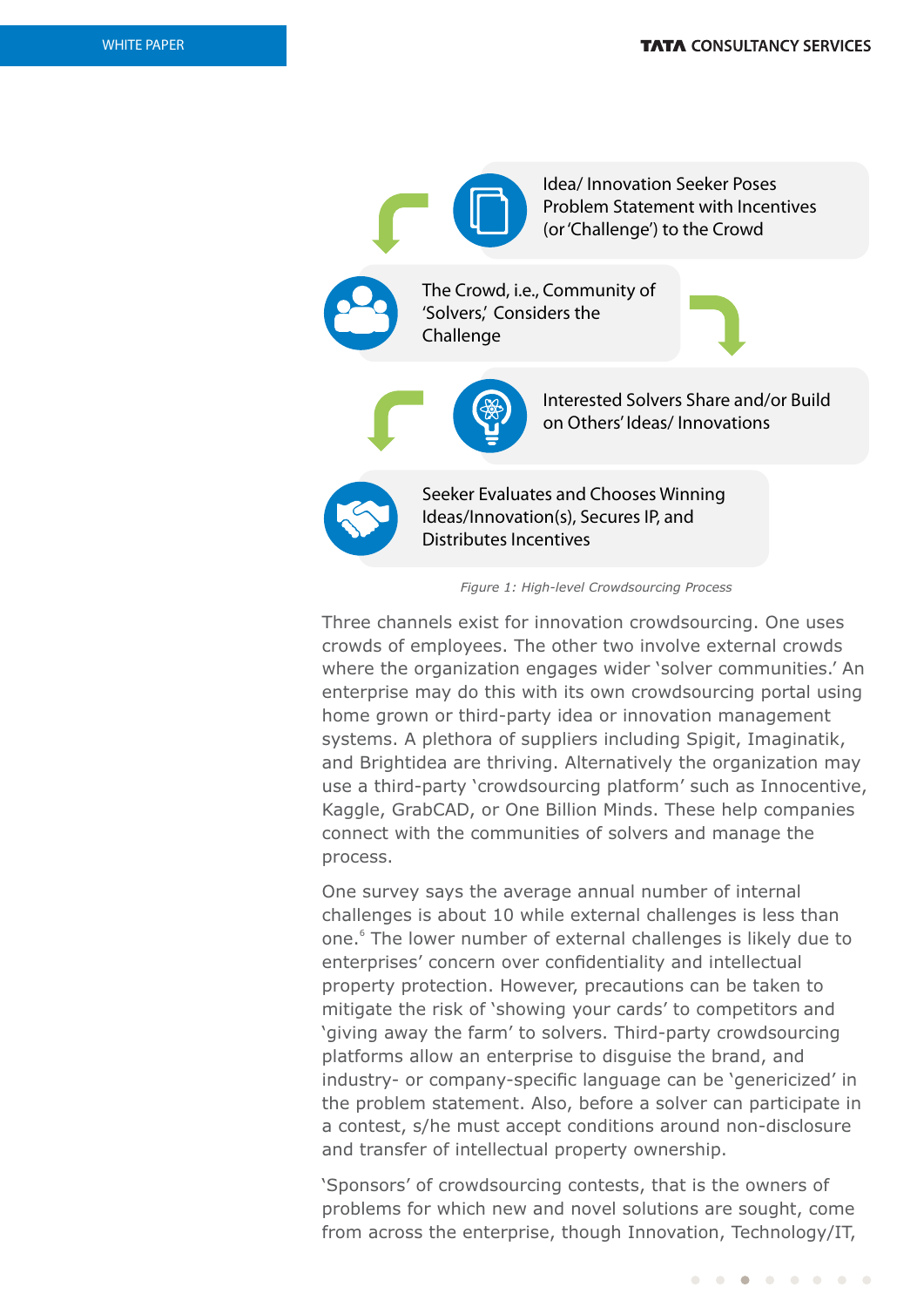Operations, the Executive Team, and Human Resources are cited as the most prolific users. $<sup>7</sup>$  Innovation crowdsourcing as a</sup> capability is either centralized, decentralized, or a hybrid. While no statistics exist for the split between these models, one survey provides a proxy: Almost 50% of the time a formal innovation team manages the software that enables 8 crowdsourcing.

## The Value of Crowdsourcing

Innovation crowdsourcing goals vary, but the top objectives relate to changing behavior and performance. A majority (86%) cite 'building a culture of innovation' as a key reason. 'Increasing employee engagement in innovation' is popular (78%) as is 'building collaboration and creativity skills within our employees' (73%). 'Developing better products and services,' 'accelerating new product and service development,' and 'reducing cost and inefficiencies' score 31-32%. Only 17% of respondents select 'engaging with external groups to innovate.'<sup>9</sup>

While the majority of enterprises do not yet track the ROI of innovation crowdsourcing<sup>10</sup>, the three main benefits citied  $include:$ <sup>11</sup>

- More and better ideas 'good ideas can come from anywhere' is the golden rule
- $\blacksquare$  Collective intelligence thanks to the combinatorial magic delivered by the 'collision' of participants' diverse insights, knowledge, and perspectives
- $\Box$  Speed crowdsourcing is essentially massive parallel processing

Examples abound of applications in the business world. Here are three to whet your appetite:

- Cambia Health, an innovative insurer from Portland Oregon, realized \$4 million in cost savings from a single, internal process improvement-focused challenge. It generated over \$60 million in revenue with a sales engagement tool imagined during another internal contest.<sup>12</sup>
- In an external crowdsourcing campaign, GE awarded a young Indonesian engineer \$7,000 in prize money for reducing the weight of a jet engine bracket by 84%, saving millions of dollars' worth of fuel savings each year per  $aircraft.<sup>13</sup>$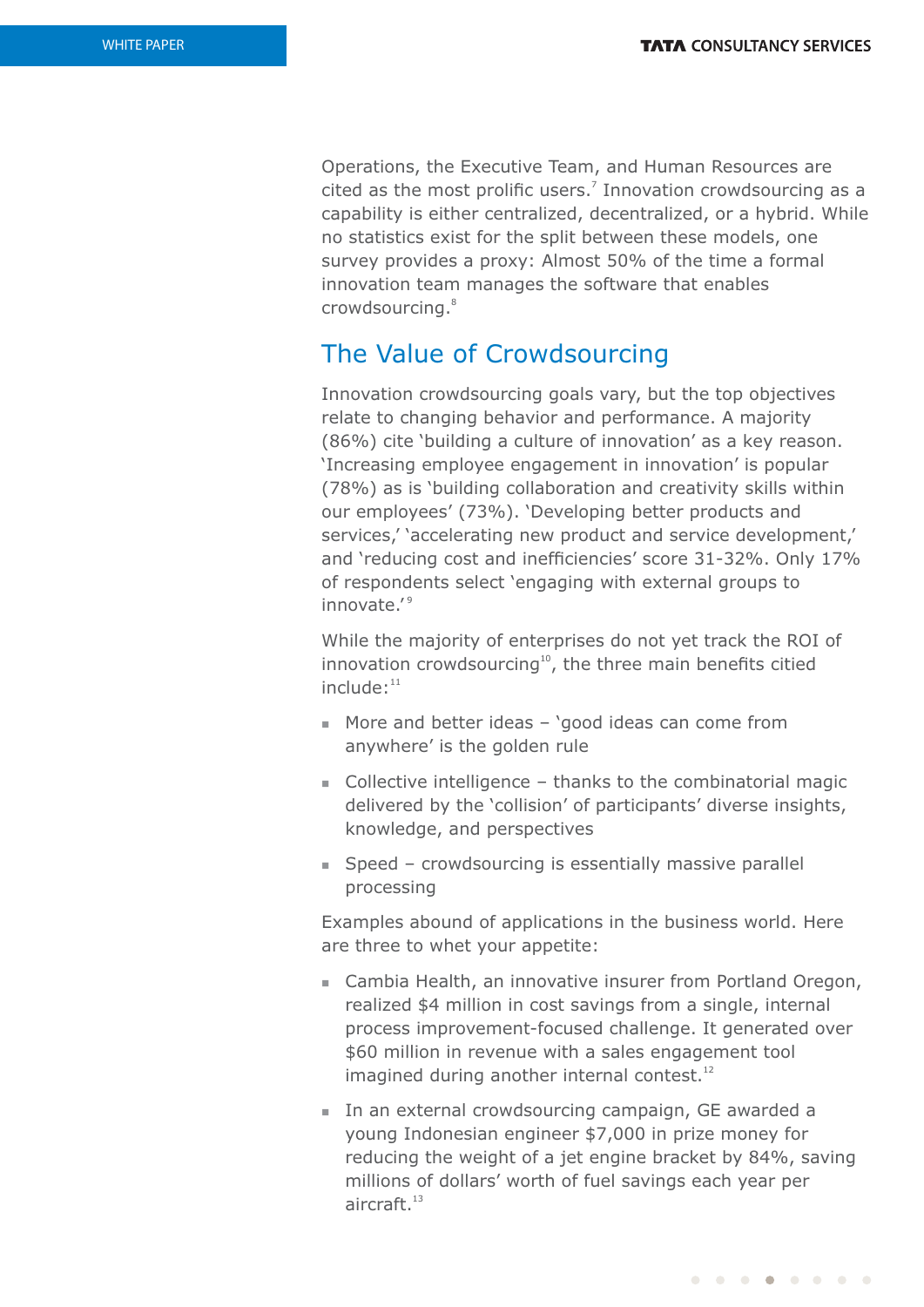■ The world's leading brewer Anheuser-Busch sought input from its customers while developing a craft beer. 25,000 collaborators participated and the result was Black Crown, a golden-amber lager.<sup>14</sup>

# Getting Started – A Recommended Route

In the early days of an enterprise's crowdsourcing journey, TCS recommends an operating model that borrows the best from both centralized and decentralized approaches. A hybrid or shared service model enables consistent delivery of best practice capabilities (see Figure 2) to potential challenge sponsors across the enterprise as well as provides economies of scale and encourages use of common standards and metrics. It keeps the identification of 'problems worth solving' closest to customers and to the 'people, processes, and technology' responsible for delighting those customers and ensuring a fiscally viable enterprise. The shared service and the challenge sponsors collaborate to determine which problems worth solving are right for crowdsourcing generally and for which channel specifically - internal, external through own portal, or external through third-party platform.



*Figure 2: A Hybrid Operating Model*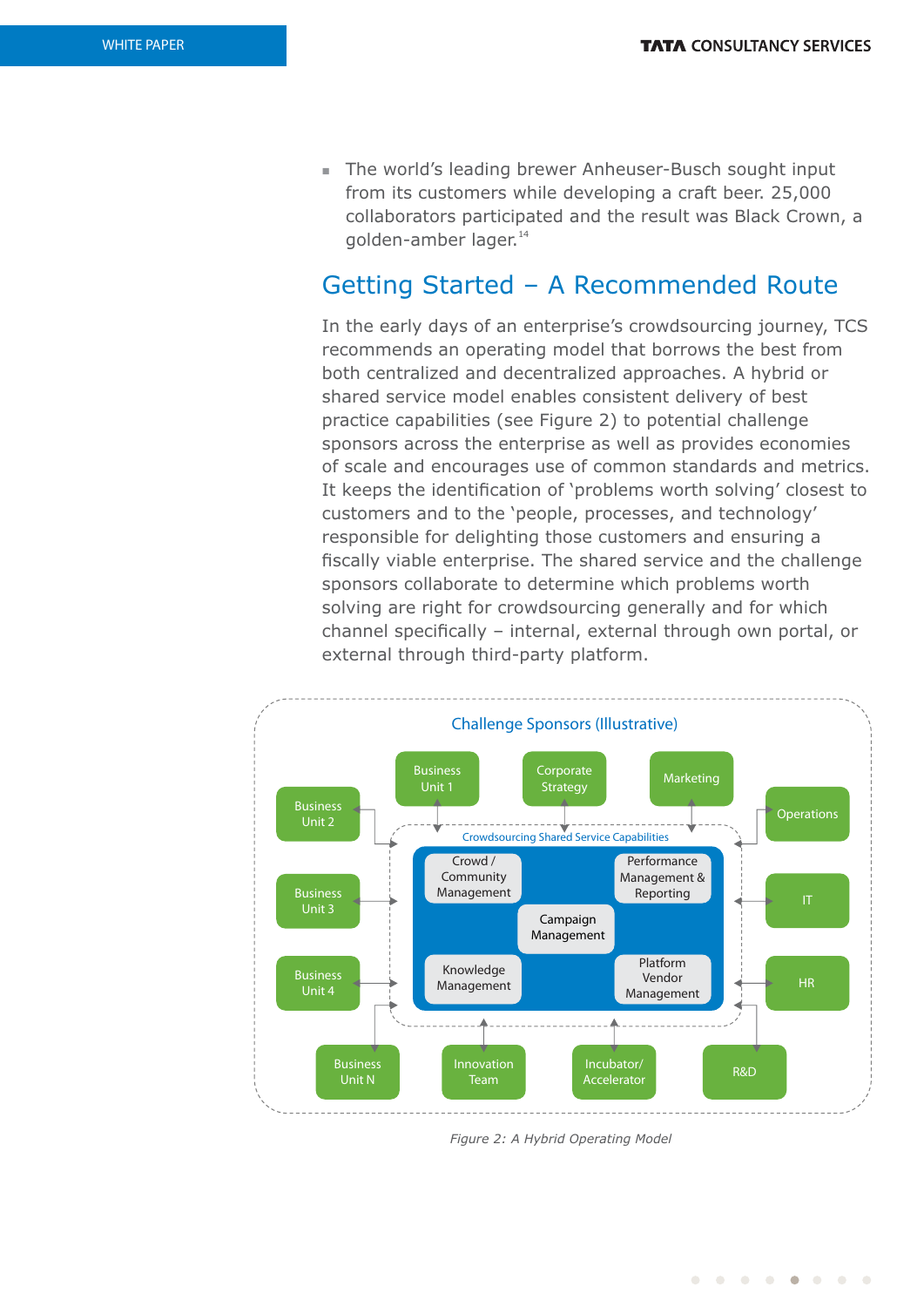Campaign Management involves collaboration with sponsors of crowdsourcing challenges, and planning, managing, and communicating throughout the event. That includes carefully crafting the problem statement, developing evaluation criteria, briefing juries, assessing solvers' innovative solutions, and celebrating winners and other contributors.

Crowd/Community Management encompasses the identification and curation of relevant crowds. Depending on the problem, an appropriate solver community must be chosen. Access must be managed, incentive and reward frameworks developed, and communities of interest nurtured.

Knowledge Management necessitates maintenance of a searchable database of past campaign inputs and outputs that can be re-used to provide inspiration for future challenges or solve other problems.

Performance Measurement & Reporting requires a 'Balanced Scorecard'-based set of KPIs for benefits tracking and shared service performance management. Leadership, the enterprise, and its crowds must be updated with progress and results to encourage continued participation and delivery of required outcomes.

Platform Vendor Management covers the identification and vetting of third-party crowdsourcing platforms to add to the channel portfolio. Contractual relationships must be negotiated and managed such that the shared service will have the right mix of channels from which to choose to execute each campaign.

### Build, Test, and Learn

As one crowdsourcing enthusiast puts it: "Crowdsourcing is growing a future where companies, governments, organizations, and individuals can ask millions of the best and brightest to chip in, to collectively shape the way our species answers our most challenging questions."<sup>15</sup>

As with all new initiatives in the Digital Age, enterprises must rapidly and iteratively build, test, and learn their way to establishing the right crowdsourcing capabilities for their strategic business purposes.

Like any innovation process, it requires a willingness to experiment and evolve, as well as the realization it won't always deliver results. Refinements will be made along the way, successes analyzed, and failures dissected. From these the organization learns what's best for it.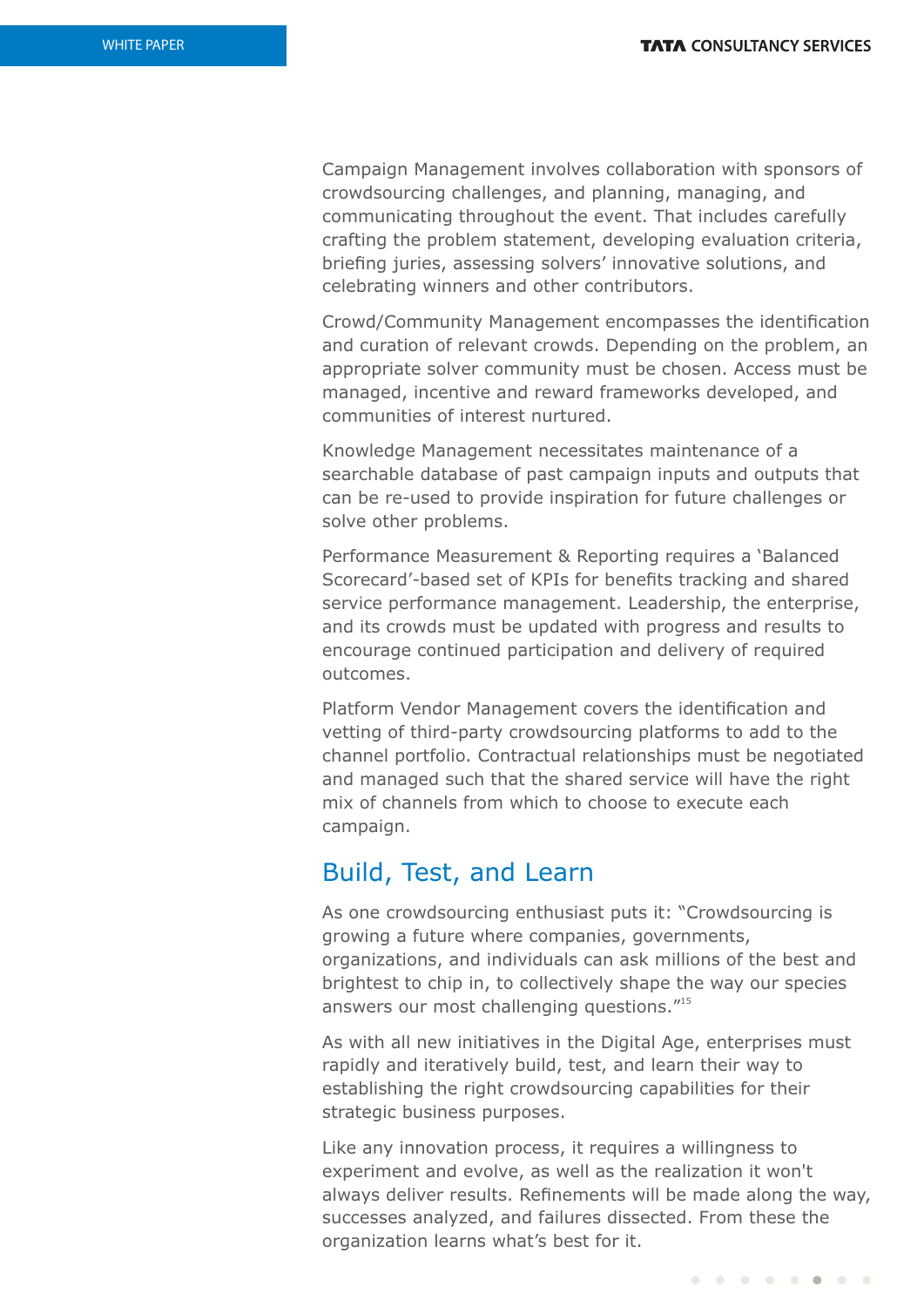John Harrison, the maverick watchmaker who won the Longitude Prize forty years after it was announced, didn't get it right first time. Nor was he the only solver. By opening up the challenge to the crowd, however, the British government found a solution to a seemingly unsolvable problem and in doing so saved thousands of lives.<sup>16</sup>

## Reference

- 1 Guardian, A true sea shanty: the story behind the Longitude prize, May 18, 2014, accessed August 04, 2017, https://www.theguardian.com/science/2014/may/18/true-sea-shanty-storybehind-longitude-prize-john-harrison
- 2 Systematic Improvisation for Digital Age Sustainability, accessed August 4, 2017, https://www.tcs.com/systematic-improvisation-for-digital-age-sustainability
- 3 Eyeka, State of Crowdsourcing, 2017, accessed August 04, 2017, https://en.eyeka.com/resources/reports
- 4 Ibid
- 5 Ibid
- 6 Spigit, The 2017 Business Innovation Report, accessed August 4, 2017, https://www.spigit.com/whitepaper/2017-business-innovation-report/
- 7 lbid
- 8 Ibid
- 9 Ibid
- 10 Ibid
- 11 Eyeka, State of Crowdsourcing, accessed August 4, 2017, https://en.eyeka.com/resources/reports
- 12 Spigit, CAMBIA HEALTH SOLUTIONS TRANSFORMING THE HEALTH CARE LANDSCAPE THROUGH INNOVATION, accessed August 04, 2017, http://go.spigit.com/rs/123-ABC-801/images/Spigit\_Cambia\_CaseStudy.pdf
- 13 GE, Jet Engine Bracket from Indonesia Wins 3D Printing Challenge, December 11, 2013, accessed August 04, 2017, http://www.gereports.com/post/77131235083/jet-engine-bracketfrom-indonesia-wins-3d-printing/
- 14 We Think, 37 Great Examples of Crowdsourcing, December 19, 2016, accessed August 04, 2017, https://www.wethinq.com/en/blog/2014/08/12/39-Great-Crowdsourcing-Examples.html
- 15 Herox, Crowdsourcing in 2017: Trends and Predictions, January 04, 2017, accessed August 04, 2017, https://herox.com/crowdsourcing-news/716-crowdsourcing-in-2017-trends-andpredictions
- 16 Guardian, A true sea shanty: the story behind the Longitude prize, May 18, 2014, accessed August 04, 2017, https://www.theguardian.com/science/2014/may/18/true-sea-shanty-storybehind-longitude-prize-john-harrison